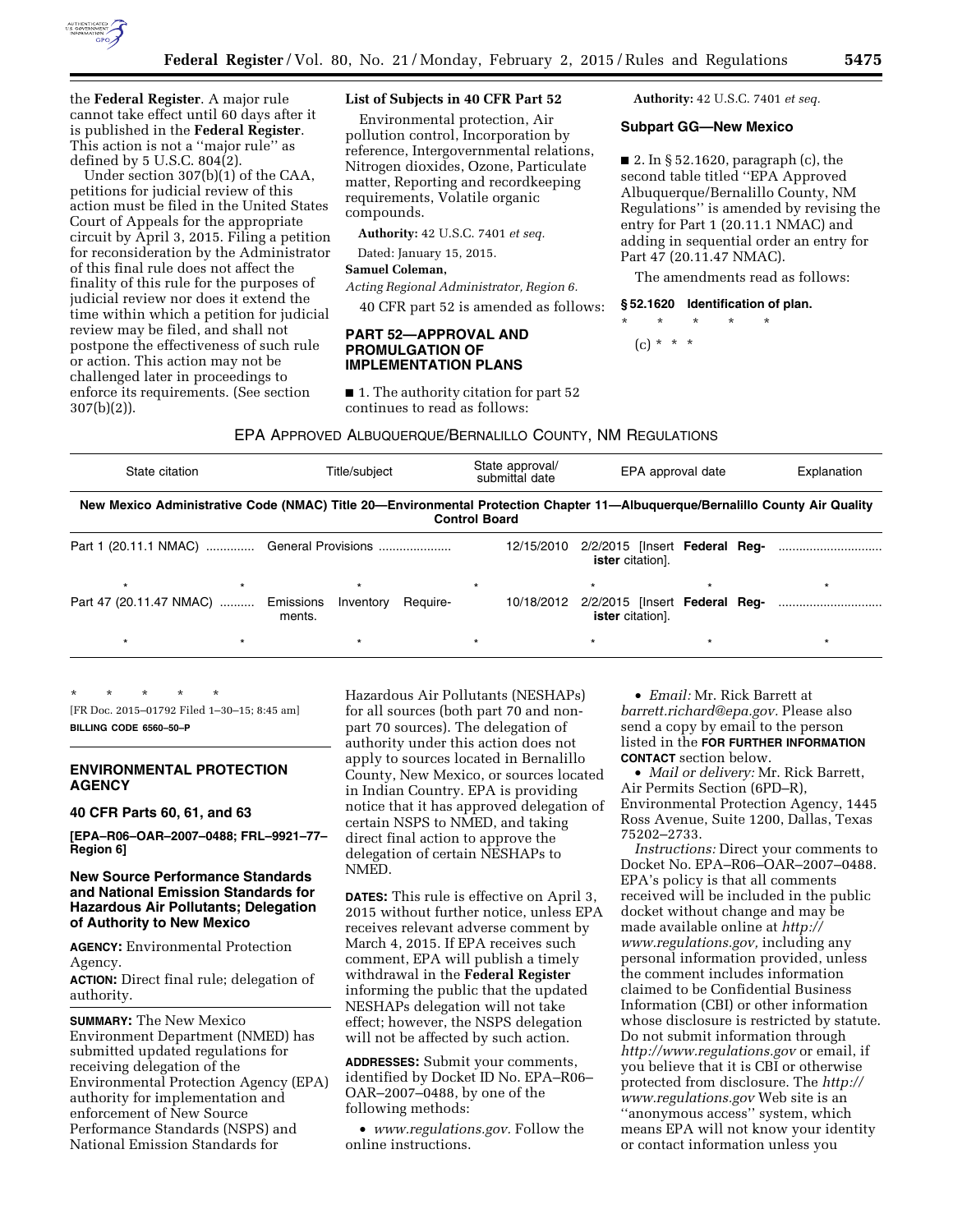provide it in the body of your comment. If you send an email comment directly to EPA without going through *[http://](http://www.regulations.gov) [www.regulations.gov,](http://www.regulations.gov)* your email address will be automatically captured and included as part of the comment that is placed in the public docket and made available on the Internet. If you submit an electronic comment, EPA recommends that you include your name and other contact information in the body of your comment along with any disk or CD–ROM submitted. If EPA cannot read your comment due to technical difficulties and cannot contact you for clarification, EPA may not be able to consider your comment. Electronic files should avoid the use of special characters and any form of encryption and be free of any defects or viruses. For additional information about EPA's public docket, visit the EPA Docket Center homepage at *[http://](http://www.epa.gov/epahome/dockets.htm) [www.epa.gov/epahome/dockets.htm.](http://www.epa.gov/epahome/dockets.htm)* 

*Docket:* The index to the docket for this action is available electronically at *[www.regulations.gov](http://www.regulations.gov)* and in hard copy at EPA Region 6, 1445 Ross Avenue, Suite 700, Dallas, Texas. While all documents in the docket are listed in the index, some information may be publicly available only at the hard copy location (*e.g.,* copyrighted material), and some may not be publicly available at either location (*e.g.,* CBI). To inspect the hard copy materials, please schedule an appointment with the person listed in the **FOR FURTHER INFORMATION CONTACT** paragraph below or Mr. Bill Deese at (214) 665–7253.

**FOR FURTHER INFORMATION CONTACT:** Rick Barrett or Aimee Wilson, U.S. EPA, Region 6, Multimedia Planning and Permitting Division (6PD), 1445 Ross Avenue, Dallas, TX 75202–2733, telephone (214) 665–7227 or (214) 665– 7596; fax number (214) 665–7263; or electronic mail at *[barrett.richard@](mailto:barrett.richard@epa.gov) [epa.gov o](mailto:barrett.richard@epa.gov)r [wilson.aimee@epa.gov.](mailto:wilson.aimee@epa.gov)* 

# **SUPPLEMENTARY INFORMATION:**

Throughout this document ''we,'' ''us,'' or ''our'' refers to EPA.

#### **Table of Contents**

- I. What does this action do?
- II. What is the authority for delegation?
- III. What criteria must New Mexico's
- programs meet to be approved? IV. How did NMED meet the approval criteria?
- V. What is being delegated?
- VI. What is not being delegated?
- VII. How will applicability determinations be made?
- VIII. What authority does EPA have?
- IX. What information must NMED provide to EPA?
- X. What is EPA's oversight role?
- XI. Should sources submit notices to EPA or NMED?

XII. How will unchanged authorities be delegated to NMED in the future? XIII. Final Action

XIV. Statutory and Executive Order Reviews

# **I. What does this action do?**

EPA is providing notice that it is delegating authority for implementation and enforcement of certain NSPS to NMED. EPA is also taking direct final action to approve the delegation of certain NESHAPs to NMED. With this delegation, NMED has the primary responsibility to implement and enforce the delegated standards.

# **II. What is the authority for delegation?**

Section 111(c)(1) of the Clean Air Act (CAA) authorizes EPA to delegate authority to any state agency which submits adequate regulatory procedures for implementation and enforcement of the NSPS program. The NSPS standards are codified at 40 CFR part 60.

Section 112(l) of the CAA and 40 CFR part 63, subpart E, authorizes EPA to delegate authority to any state or local agency which submits an adequate regulatory program for implementation and enforcement of emission standards for hazardous air pollutants. The hazardous air pollutant standards are codified at 40 CFR parts 61 and 63.

## **III. What criteria must New Mexico's programs meet to be approved?**

In order to receive delegation of NSPS, a state must develop and submit to the EPA a procedure for implementing and enforcing the NSPS in the state, and their regulations and resources must be adequate for the implementation and enforcement of the NSPS. EPA initially approved New Mexico's program for the delegation of NSPS on June 6, 1986 (51 FR 20648). EPA reviewed the laws of the State and the rules and regulations of the New Mexico Environmental Improvement Division (now the NMED) and determined the State's procedures, regulations and resources adequate for the implementation and enforcement of the Federal standards. The NSPS delegation was most recently updated on December 11, 2003 (68 FR 69036). This action notifies the public that EPA is updating NMED's delegation to implement and enforce certain additional NSPS.

As to the NESHAP standards in 40 CFR parts  $61$  and  $63$ , section  $112(1)(5)$  of the CAA enables EPA to approve state air toxics programs or rules to operate in place of the Federal air toxics program or rules. 40 CFR part 63, subpart E (subpart E) governs EPA's approval of State programs or rules under section 112(l).

EPA will approve the State's submittal of a program for implementation and enforcement of the NESHAPs if we find that:

(1) The State program is ''no less stringent'' than the corresponding Federal program or rule;

(2) The State has adequate authority and resources to implement the program;

(3) The schedule for implementation and compliance is sufficiently expeditious; and

(4) The program otherwise complies with Federal guidance.

In order to obtain approval of its program to implement and enforce Federal section 112 rules as promulgated without changes (straight delegation), a State must demonstrate that it meets the approval criteria of 40 CFR 63.91(d). 40 CFR 63.91(d)(3) provides that interim or final Title V program approval will satisfy the criteria of 40 CFR 63.91(d) for part 70 sources (sources required to obtain operating permits pursuant to Title V of the Clean Air Act).

## **IV. How did NMED meet the NSPS and NESHAPs program approval criteria?**

As to the NSPS standards in 40 CFR part 60, NMED adopted the Federal standards via incorporation by reference. The NMED regulations are, therefore, at least as stringent as EPA's rules. See 40 CFR 60.10(a). Also, in the EPA initial approval of NSPS delegation, we determined that the State developed procedures for implementing and enforcing the NSPS in the State, and that the State's regulations and resources are adequate for the implementation and enforcement of the Federal standards. See 51 FR 20648 (June 6, 1986).

As to the NESHAP standards in 40 CFR parts 61 and 63, as part of its Title V submission NMED stated that it intended to use the mechanism of incorporation by reference to adopt unchanged Federal section 112 standards into its regulations. This commitment applied to both existing and future standards as they applied to part 70 sources. EPA's final interim approval of New Mexico's Title V operating permits program delegated the authority to implement certain NESHAPs, effective December 19, 1994 (59 FR 59656). On November 26, 1996, EPA promulgated final full approval of the State's operating permits program, effective January 27, 1997 (61 FR 60032). These interim and final title V program approvals satisfy the upfront approval criteria of 40 CFR 63.91(d). Under 40 CFR 63.91(d)(2), once a state has satisfied the up-front approval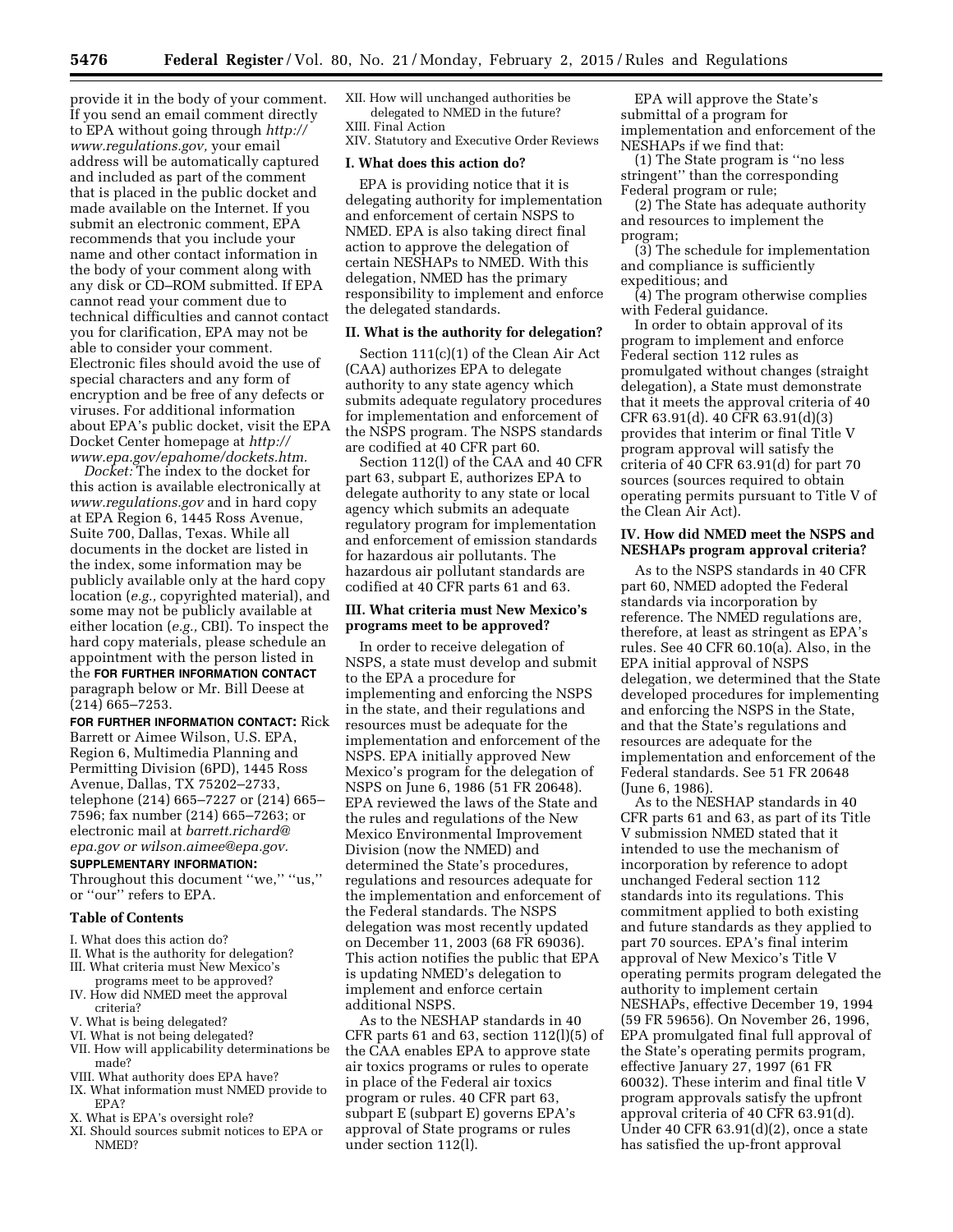criteria, it needs only to reference the previous demonstration and reaffirm that it still meets the criteria for any subsequent submittals for delegation of the section 112 standards. NMED has affirmed that it still meets the up-front approval criteria.

#### **V. What is being delegated?**

By letter dated May 2, 2007, EPA received a request from New Mexico to update NMED's NSPS delegation and NESHAPs delegation. With certain exceptions noted in section VI below, New Mexico's request included NSPS in 40 CFR part 60, as amended between September 2, 2002 and November 30, 2006; NESHAPs in 40 CFR part 61, as amended between September 2, 2001 and November 30, 2006; and NESHAPs in 40 CFR part 63, as amended between September 2, 2002 and November 30, 2006.

By letter dated August 27, 2009, EPA received a second request from New Mexico to update NMED's NSPS delegation and NESHAPs delegation. With certain exceptions noted in section VI below, New Mexico's request included NSPS in 40 CFR part 60, and NESHAPs in 40 CFR parts 61 and 63, as amended between December 1, 2006 and January 31, 2009.

By letter dated August 31, 2011, EPA received a third request from New Mexico to update NMED's NSPS delegation and NESHAPs delegation. With certain exceptions noted in section VI below, New Mexico's request included NSPS in 40 CFR part 60, and NESHAPs in 40 CFR parts 61 and 63, as amended between February 1, 2009 and December 31, 2010.

By letter dated December 16, 2013, EPA received a fourth request from New Mexico to update NMED's NSPS delegation and NESHAPs delegation. With certain exceptions noted in section VI below, New Mexico's request included NSPS in 40 CFR part 60, as amended between January 1, 2011, and September 23, 2013; and NESHAPs in 40 CFR part 63, as amended between January 1, 2011 and August 29, 2013.

#### **VI. What is not being delegated?**

The following part 60, 61 and 63 authorities listed below are not delegated. All of the inquiries and requests concerning implementation and enforcement of the excluded standards in the State of New Mexico should be directed to the EPA Region 6 Office.

• 40 CFR part 60, subpart AAA (Standards of Performance for New Residential Wood Heaters);

• 40 CFR part 60, subpart HHHH (Emission Guidelines and Compliance Times for Coal-Fired Electric Steam Generating Units);

• 40 CFR part 61, subpart B (National Emission Standards for Radon Emissions from Underground Uranium Mines);

• 40 CFR part 61, subpart H (National Emission Standards for Emissions of Radionuclides Other Than Radon From Department of Energy Facilities);

• 40 CFR part 61, subpart I (National Emission Standards for Radionuclide Emissions from Federal Facilities Other Than Nuclear Regulatory Commission Licensees and Not Covered by Subpart H);

• 40 CFR part 61, subpart K (National Emission Standards for Radionuclide Emissions from Elemental Phosphorus Plants);

• 40 CFR part 61, subpart Q (National Emission Standards for Radon Emissions from Department of Energy facilities);

• 40 CFR part 61, subpart R (National Emission Standards for Radon Emissions from Phosphogypsum Stacks);

• 40 CFR part 61, subpart T (National Emission Standards for Radon Emissions from the Disposal of Uranium Mill Tailings); and

• 40 CFR part 61, subpart W (National Emission Standards for Radon Emissions from Operating Mill Tailings).

In addition, EPA cannot delegate to a State any of the Category II Subpart A authorities set forth in 40 CFR 63.91(g)(2). These include the following provisions: § 63.6(g), Approval of Alternative Non-Opacity Standards; § 63.6(h)(9), Approval of Alternative Opacity Standards; § 63.7(e)(2)(ii) and (f), Approval of Major Alternatives to Test Methods; § 63.8(f), Approval of Major Alternatives to Monitoring; and § 63.10(f), Approval of Major Alternatives to Recordkeeping and Reporting. Also, some Part 63 standards have certain provisions that cannot be delegated to the States. Therefore, any Part 63 standard that EPA is delegating to NMED that provides that certain authorities cannot be delegated are retained by EPA and not delegated. Furthermore, no authorities are delegated that require rulemaking in the **Federal Register** to implement, or where Federal overview is the only way to ensure national consistency in the application of the standards or requirements of CAA section 112. Finally, section 112(r), the accidental release program authority, is not being delegated by this approval.

In addition, this delegation to NMED to implement and enforce certain NSPS and NESHAPs does not extend to

sources or activities located in Indian country, as defined in 18 U.S.C. 1151. Under this definition, EPA treats as reservations, trust lands validly set aside for the use of a Tribe even if the trust lands have not been formally designated as a reservation. Consistent with previous federal program approvals or delegations, EPA will continue to implement the NSPS and NESHAPs in Indian country because NMED has not submitted information to demonstrate authority over sources and activities located within the exterior boundaries of Indian reservations and other areas in Indian country.

# **VII. How will applicability determinations be made?**

In approving the NSPS delegation, NMED will obtain concurrence from EPA on any matter involving the interpretation of section 111 of the CAA or 40 CFR part 60 to the extent that application, implementation, administration, or enforcement of these provisions have not been covered by prior EPA determinations or guidance. See 51 FR 20649 (June 6, 1986).

In approving the NESHAPs delegation, NMED will obtain concurrence from EPA on any matter involving the interpretation of section 112 of the CAA or 40 CFR parts 61 and 63 to the extent that application, implementation, administration, or enforcement of these provisions have not been covered by prior EPA determinations or guidance.

#### **VIII. What authority does EPA have?**

We retain the right, as provided by CAA section  $111(c)(2)$ , to enforce any applicable emission standard or requirement under section 111.

We retain the right, as provided by CAA section  $112(1)(7)$ , to enforce any applicable emission standard or requirement under section 112. EPA also has the authority to make certain decisions under the General Provisions (subpart A) of part 63. We are granting NMED some of these authorities, and retaining others, as explained in sections V and VI above. In addition, EPA may review and disapprove State determinations and subsequently require corrections. (*See* 40 CFR 63.91(g) and 65 FR 55810, 55823, September 14, 2000, as amended at 70 FR 59887, October 13, 2005; 72 FR 27443, May 16, 2007.)

Furthermore, we retain any authority in an individual emission standard that may not be delegated according to provisions of the standard. Also, listed in the footnotes of the part 63 delegation table at the end of this rule are the authorities that cannot be delegated to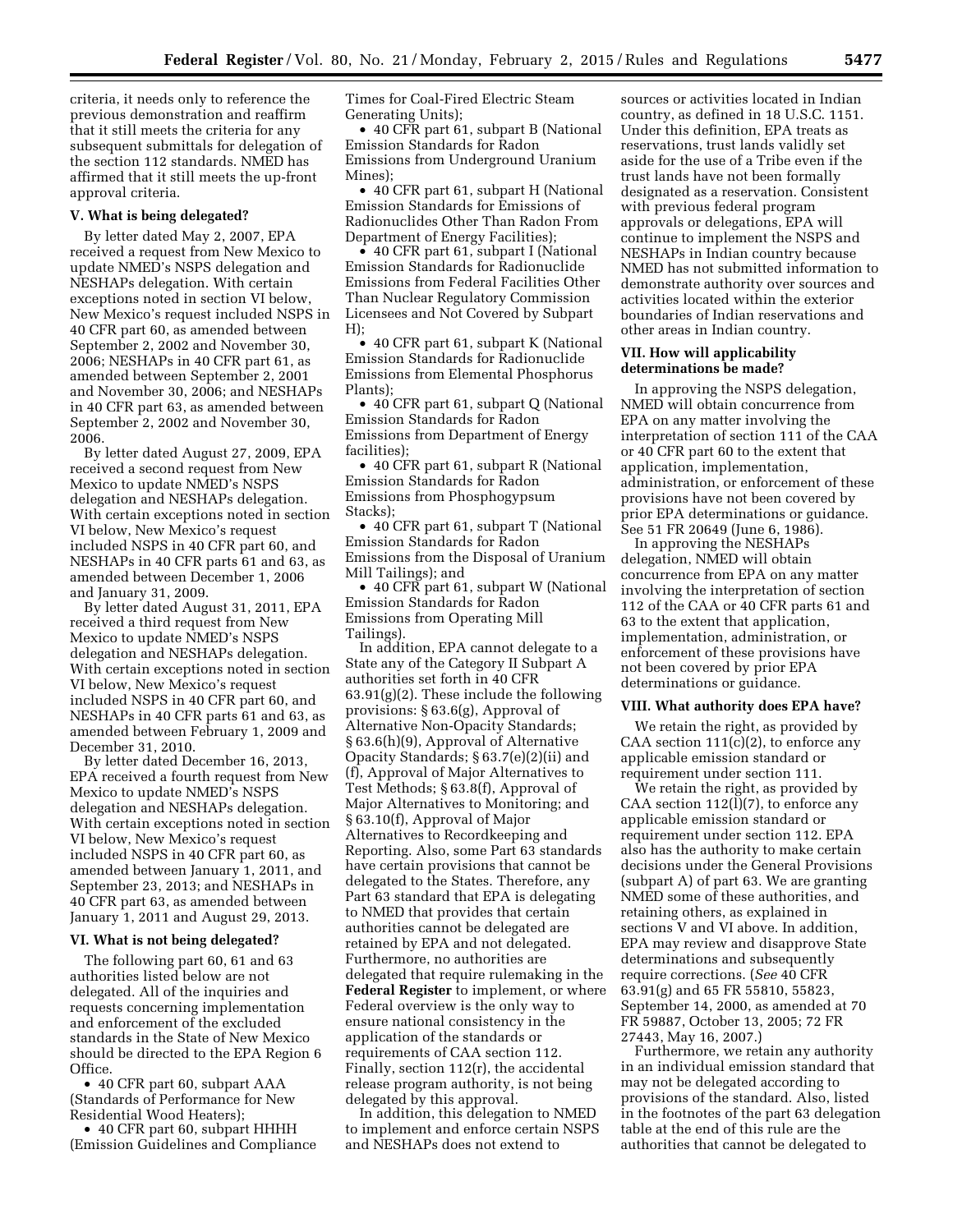any State or local agency which we therefore retain.

Finally, we retain the authorities stated in the original delegation agreement. See 51 FR 20648–20650 (June 6, 1986).

# **IX. What information must NMED provide to EPA?**

Under 40 CFR 60.4(b), all notifications under NSPS must be sent to both EPA and to NMED. Please send notifications and reports to Chief, Air/ Toxics Inspection and Coordination Branch at the EPA Region 6 office.

NMED must provide any additional compliance related information to EPA, Region 6, Office of Enforcement and Compliance Assurance, within 45 days of a request under 40 CFR 63.96(a). In receiving delegation for specific General Provisions authorities, NMED must submit to EPA Region 6, on a semiannual basis, copies of determinations issued under these authorities. For 40 CFR parts 61 and 63 standards, these determinations include: Section 63.1, Applicability Determinations; Section 63.6(e), Operation and Maintenance Requirements—Responsibility for Determining Compliance; Section 63.6(f), Compliance with Non-Opacity Standards—Responsibility for Determining Compliance; Section 63.6(h), Compliance with Opacity and Visible Emissions Standards— Responsibility for Determining Compliance; Sections  $63.7(c)(2)(i)$  and (d), Approval of Site-Specific Test Plans; Section 63.7(e)(2)(i), Approval of Minor Alternatives to Test Methods; Section 63.7(e)(2)(ii) and (f), Approval of Intermediate Alternatives to Test Methods; Section 63.7(e)(iii), Approval of Shorter Sampling Times and Volumes When Necessitated by Process Variables or Other Factors; Sections 63.7(e)(2)(iv), (h)(2), and (h)(3), Waiver of Performance Testing; Sections  $63.8(c)(1)$  and  $(e)(1)$ , Approval of Site-Specific Performance Evaluation (Monitoring) Test Plans; Section 63.8(f), Approval of Minor Alternatives to Monitoring; Section 63.8(f), Approval of Intermediate Alternatives to Monitoring; Section 63.9 and 63.10, Approval of Adjustments to Time Periods for Submitting Reports; Section 63.10(f), Approval of Minor Alternatives to Recordkeeping and Reporting; Section 63.7(a)(4), Extension of Performance Test Deadline.

# **X. What is EPA's oversight role?**

EPA must oversee NMED's decisions to ensure the delegated authorities are being adequately implemented and enforced. We will integrate oversight of the delegated authorities into the existing mechanisms and resources for

oversight currently in place. If, during oversight, we determine that NMED made decisions that decreased the stringency of the delegated standards, then NMED shall be required to take corrective actions and the source(s) affected by the decisions will be notified, as required by 40 CFR 63.91(g)(1)(ii). We will initiate withdrawal of the program or rule if the corrective actions taken are insufficient. See 51 FR 20648 (June 6, 1986).

# **XI. Should sources submit notices to EPA or NMED?**

All of the information required pursuant to the Federal NSPS and NESHAPs (40 CFR parts 60, 61 and 63) should be submitted by sources located outside the boundaries of Bernalillo County and areas outside of Indian country, directly to the NMED at the following address: New Mexico Environment Department, P.O. Box 5469, Santa Fe, New Mexico 87502– 5469. The NMED is the primary point of contact with respect to delegated NSPS and NESHAPs. Sources do not need to send a copy to EPA. EPA Region 6 waives the requirement that notifications and reports for delegated standards be submitted to EPA in addition to NMED, in accordance with 40 CFR 63.9(a)(4)(ii) and 63.10(a)(4)(ii). Also, see 51 FR 20648 (June 6, 1986). For those standards that are not delegated, sources must continue to submit all appropriate information to EPA.

# **XII. How will unchanged authorities be delegated to NMED in the future?**

In the future, NMED will only need to send a letter of request to update their delegation to EPA, Region 6, for those NSPS which they have adopted by reference. EPA will amend the relevant portions of the Code of Federal Regulations showing which NSPS standards have been delegated to NMED. Also, in the future, NMED will only need to send a letter of request for approval to EPA, Region 6, for those NESHAPs regulations that NMED has adopted by reference. The letter must reference the previous up-front approval demonstration and reaffirm that it still meets the up-front approval criteria. We will respond in writing to the request stating that the request for delegation is either granted or denied. A **Federal Register** action will be published to inform the public and affected sources of the delegation, indicate where source notifications and reports should be sent, and to amend the relevant portions of the Code of Federal Regulations showing which NESHAP standards have been delegated to NMED.

# **XIII. Final Action**

The public was provided the opportunity to comment on the proposed approval of the program and mechanism for delegation of section 112 standards, as they apply to part 70 sources, May 19, 1994, for the proposed interim approval of NMED's Title V operating permits program; and on November 26, 1996, for the proposed final approval of NMED's Title V operating permits program. In EPA's final full approval of New Mexico's Operating Permits Program on November 26, 1996, the EPA discussed the public comments on the proposed final delegation of the Title V operating permits program. In today's action, the public is given the opportunity to comment on the approval of NMED's request for delegation of authority to implement and enforce certain section 112 standards for all sources (both part 70 and non-part 70 sources) which have been adopted by reference into New Mexico's state regulations. However, the Agency views the approval of these requests as a noncontroversial action and anticipates no adverse comments. Therefore, EPA is publishing this rule without prior proposal. However, in the ''Proposed Rules'' section of today's **Federal Register** publication, EPA is publishing a separate document that will serve as the proposal to approve the program and NESHAPs delegation of authority described in this action if adverse comments are received. This action will be effective April 3, 2015 without further notice unless the Agency receives relevant adverse comments by March 4, 2015. If EPA receives relevant adverse

comments, we will publish a timely withdrawal in the **Federal Register**  informing the public the rule will not take effect with respect to the updated NESHAPs delegation. We will address all public comments in a subsequent final rule based on the proposed rule. The EPA will not institute a second comment period on this action. Any parties interested in commenting must do so at this time. Please note that if we receive relevant adverse comment on an amendment, paragraph, or section of this rule and if that provision may be severed from the remainder of the rule, we may adopt as final those provisions of the rule that are not the subject of a relevant adverse comment.

# **XIV. Statutory and Executive Order Reviews**

Under Executive Order 12866 (58 FR 51735, October 4, 1993), this action is not a ''significant regulatory action'' and therefore is not subject to review by the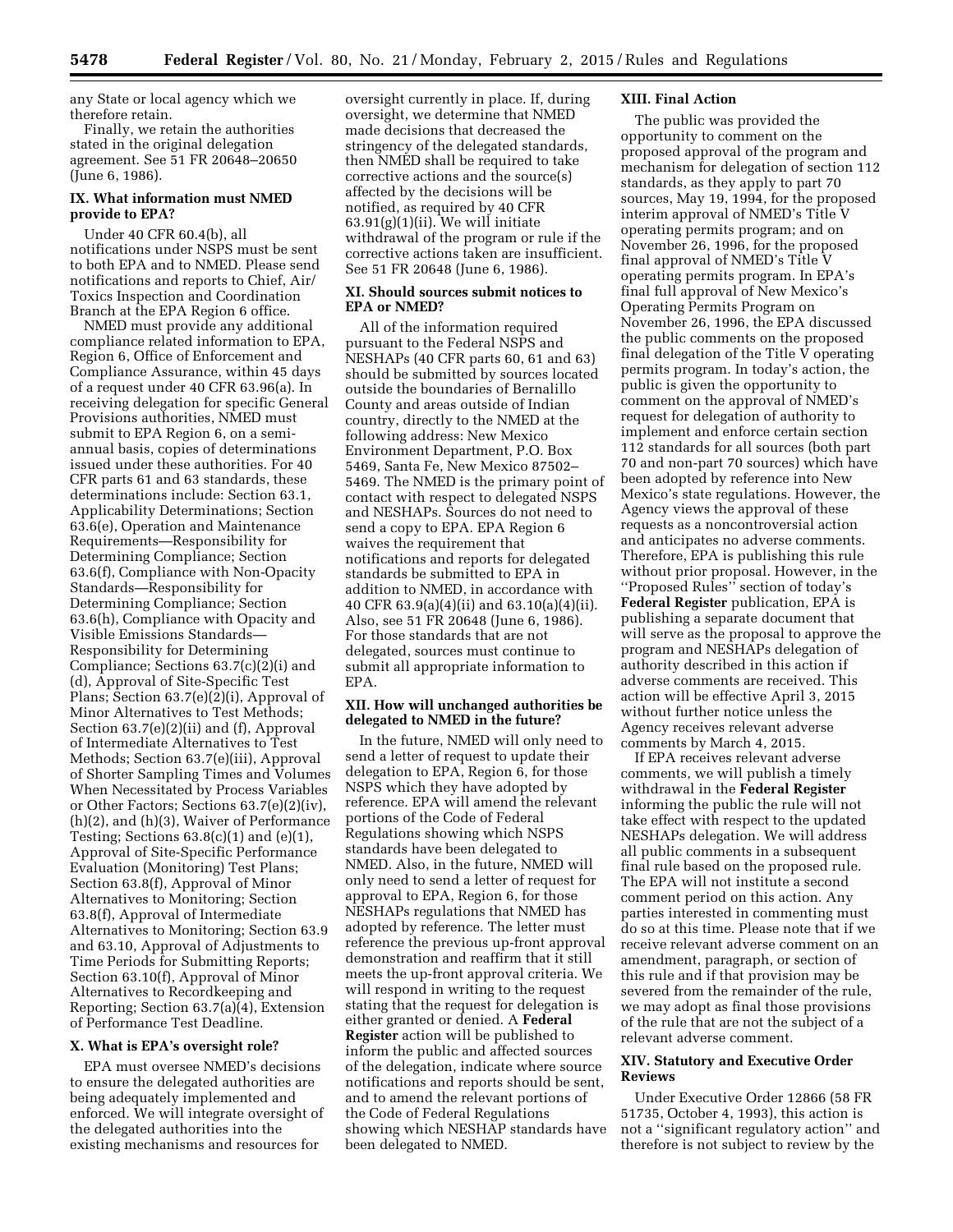Office of Management and Budget. For this reason, this action is also not subject to Executive Order 13211, ''Actions Concerning Regulations That Significantly Affect Energy Supply, Distribution, or Use'' (66 FR 28355, May 22, 2001). This action merely approves state law as meeting Federal requirements and imposes no additional requirements beyond those imposed by state law. Accordingly, the Administrator certifies that this rule will not have a significant economic impact on a substantial number of small entities under the Regulatory Flexibility Act (5 U.S.C. 601 *et seq.*). Because this rule approves pre-existing requirements under state law and does not impose any additional enforceable duty beyond that required by state law, it does not contain any unfunded mandate or significantly or uniquely affect small governments, as described in the Unfunded Mandates Reform Act of 1995 (Pub. L. 104–4).

The delegation is not approved to apply on any Indian reservation land or in any other area where EPA or an Indian tribe has demonstrated that a tribe has jurisdiction. In addition, this rule does not have tribal implications as specified by Executive Order 13175 (65 FR 67249, November 9, 2000), because the delegation is not approved to apply in Indian country located in the State, and the EPA notes that it will not impose substantial direct costs on tribal governments or preempt tribal law. This action also does not have Federalism implications because it does not have substantial direct effects on the States, on the relationship between the national government and the States, or on the distribution of power and responsibilities among the various levels of government, as specified in Executive Order 13132 (64 FR 43255, August 10, 1999). This action merely approves a state request to receive delegation of certain Federal standards, and does not alter the relationship or the distribution of power and responsibilities established in the Clean Air Act. This rule also is not subject to Executive Order 13045 ''Protection of Children from Environmental Health Risks and Safety Risks'' (62 FR 19885, April 23, 1997), because it is not economically significant.

In reviewing delegation submissions, EPA's role is to approve submissions, provided that they meet the criteria of the Clean Air Act. In this context, in the absence of a prior existing requirement for the State to use voluntary consensus standards (VCS), EPA has no authority to disapprove a delegation submission for failure to use VCS. It would thus be inconsistent with applicable law for

EPA to use VCS in place of a delegation submission that otherwise satisfies the provisions of the Clean Air Act. Thus, the requirements of section 12(d) of the National Technology Transfer and Advancement Act of 1995 (15 U.S.C. 272 note) do not apply. This rule does not impose an information collection burden under the provisions of the Paperwork Reduction Act of 1995 (44 U.S.C. 3501 *et seq.*).

The Congressional Review Act, 5 U.S.C. 801 *et seq.,* as added by the Small Business Regulatory Enforcement Fairness Act of 1996, generally provides that before a rule may take effect, the agency promulgating the rule must submit a rule report, which includes a copy of the rule, to each House of the Congress and to the Comptroller General of the United States. EPA will submit a report containing this rule and other required information to the U.S. Senate, the U.S. House of Representatives, and the Comptroller General of the United States prior to publication of the rule in the **Federal Register**. A major rule cannot take effect until 60 days after it is published in the **Federal Register**. This action is not a ''major rule'' as defined by 5 U.S.C. 804(2).

Under section 307(b)(1) of the Clean Air Act, petitions for judicial review of this action must be filed in the United States Court of Appeals for the appropriate circuit by April 3, 2015. Filing a petition for reconsideration by the Administrator of this final rule does not affect the finality of this rule for the purposes of judicial review nor does it extend the time within which a petition for judicial review may be filed, and shall not postpone the effectiveness of such rule or action. This action may not be challenged later in proceedings to enforce its requirements. (See section 307(b)(2)).

## **List of Subjects**

#### *40 CFR Part 60*

Environmental protection, Administrative practice and procedure, Air pollution control, Intergovernmental relations, Reporting and recordkeeping requirements.

#### *40 CFR Part 61*

Environmental protection, Administrative practice and procedure, Air pollution control, Arsenic, Benzene, Beryllium, Hazardous substances, Mercury, Intergovernmental relations, Reporting and recordkeeping requirements, Vinyl chloride.

#### *40 CFR Part 63*

Environmental protection, Administrative practice and procedure, Air pollution control, Hazardous substances, Intergovernmental relations, Reporting and recordkeeping requirements.

Dated: December 19, 2014.

#### **Ron Curry,**

*Regional Administrator, Region 6.* 

For the reasons stated in the preamble, 40 CFR parts 60, 61, and 63 are amended as follows:

# **PART 60—STANDARDS OF PERFORMANCE FOR NEW STATIONARY SOURCES**

■ 1. The authority citation for part 60 continues to read as follows:

**Authority:** 42 U.S.C. 7401 *et seq.* 

■ 2. Section 60.4 is amended by revising paragraph (b)(GG) introductory text, and revising paragraph (e)(1) to read as follows:

#### **§ 60.4 Address.**

# \* \* \* \* \*

(b) \* \* \*

(GG) State of New Mexico: New Mexico Environment Department, P.O. Box 5469, Santa Fe, New Mexico 87502–5469. Note: For a list of delegated standards for New Mexico (excluding Bernalillo County and Indian country), see paragraph (e)(1) of this section.

\* \* \* \* \* (e) \* \* \*

(1) *New Mexico.* The New Mexico Environment Department has been delegated all part 60 standards promulgated by EPA, except subpart AAA—Standards of Performance for New Residential Wood Heaters; and subpart HHHH—Emission Guidelines and Compliance Times for Coal-Fired Electric Steam Generating Units, as amended in the **Federal Register**  through September 23, 2013. \* \* \* \* \*

# **PART 61—NATIONAL EMISSION STANDARDS FOR HAZARDOUS AIR POLLUTANTS**

■ 3. The authority citation for part 61 continues to read as follows:

**Authority:** 42 U.S.C. 7401 *et seq.* 

# **Subpart A—General Provisions**

■ 4. Section 61.04 is amended by revising paragraphs (b)(GG) introductory text and (c)(6)(iii) to read as follows:

# **§ 61.04 Address.**

(b) \* \* \*

(GG) *State of New Mexico:* New Mexico Environment Department, P.O. Box 5469, Santa Fe, New Mexico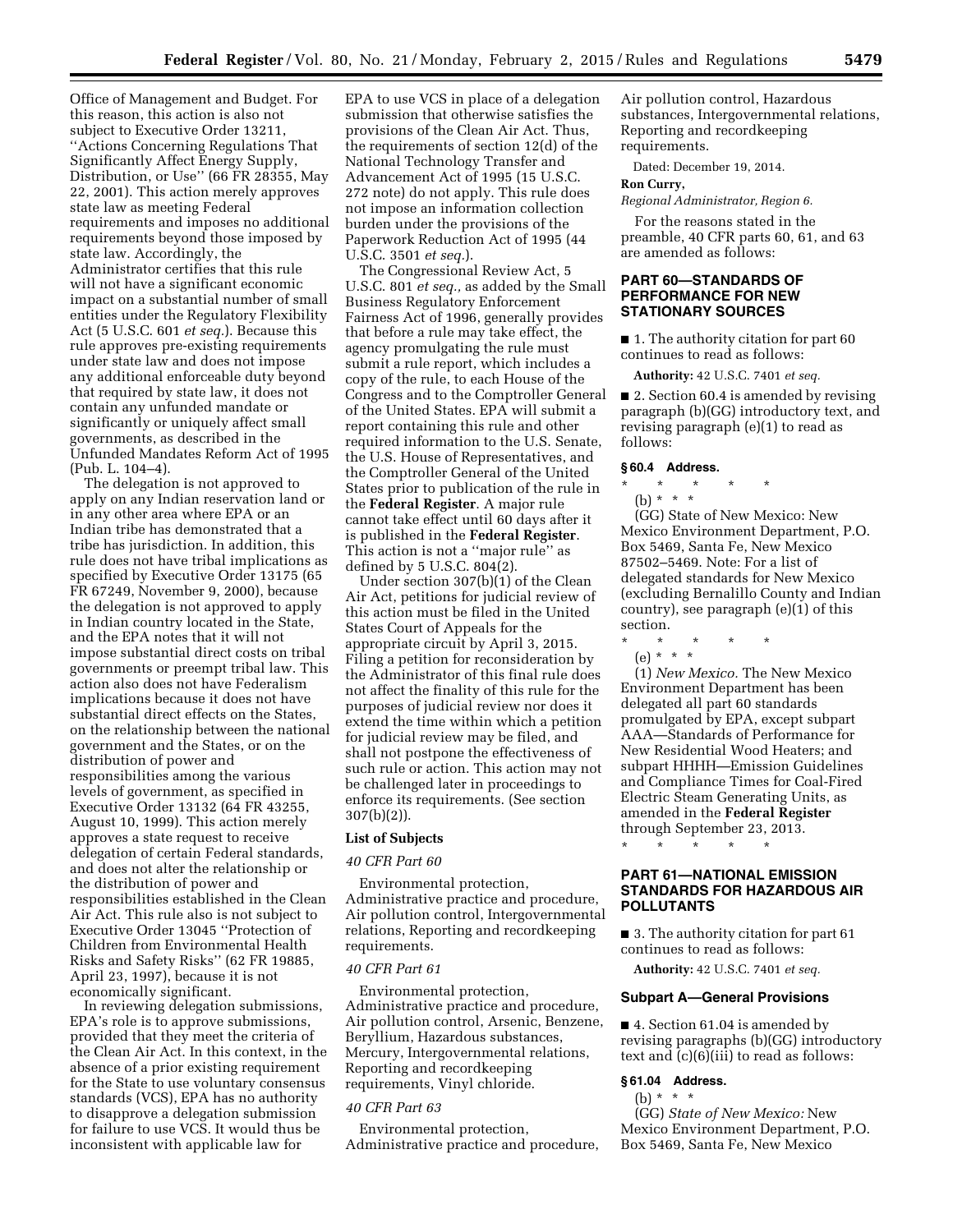87502–5469. For a list of delegated standards for New Mexico (excluding Bernalillo County and Indian country), see paragraph (c)(6) of this section.

\* \* \* \* \*

 $(c) * * * *$ 

 $(6) * * * *$ 

(iii) *New Mexico.* The New Mexico Environment Department (NMED) has been delegated the following part 61

standards promulgated by EPA, as amended in the **Federal Register**  through December 31, 2010. The (X) symbol is used to indicate each subpart that has been delegated.

# DELEGATION STATUS FOR NATIONAL EMISSION STANDARDS FOR HAZARDOUS AIR POLLUTANTS (PART 61 STANDARDS) FOR NEW MEXICO

[Excluding Bernalillo County and Indian Country]

| Subpart      | Source category                                                                              | NMED <sup>1</sup> |
|--------------|----------------------------------------------------------------------------------------------|-------------------|
|              |                                                                                              | X                 |
|              |                                                                                              | x                 |
| D.           |                                                                                              | x                 |
|              |                                                                                              |                   |
|              |                                                                                              |                   |
|              |                                                                                              |                   |
|              | Emissions of Radionuclides Other Than Radon From Department of Energy Facilities             |                   |
|              | Radionuclide Emissions From Federal Facilities Other Than Nuclear Regulatory Commission      |                   |
|              | Licensees and Not Covered by Subpart H.                                                      |                   |
|              |                                                                                              | X                 |
|              |                                                                                              |                   |
|              |                                                                                              | x                 |
|              |                                                                                              | x                 |
|              |                                                                                              |                   |
|              |                                                                                              |                   |
|              | Inorganic Arsenic Emissions From Arsenic Trioxide and Metallic Arsenic Production Facilities | x                 |
|              |                                                                                              |                   |
|              |                                                                                              |                   |
|              |                                                                                              |                   |
|              |                                                                                              |                   |
| $\mathbf{U}$ |                                                                                              |                   |
|              |                                                                                              |                   |
|              |                                                                                              |                   |
|              |                                                                                              |                   |
|              |                                                                                              | X                 |
|              |                                                                                              |                   |
|              |                                                                                              | X                 |
|              |                                                                                              |                   |
|              |                                                                                              | X                 |

<sup>1</sup> Program delegated to New Mexico Environment Department (NMED).

\* \* \* \* \*

# **PART 63—NATIONAL EMISSION STANDARDS FOR HAZARDOUS AIR POLLUTANTS FOR SOURCE CATEGORIES**

■ 5. The authority citation for part 63 continues to read as follows:

**Authority:** 42 U.S.C. 7401 *et seq.* 

# **Subpart E—Approval of State Programs and Delegation of Federal Authorities**

■ 6. Section 63.99 is amended by revising paragraph (a)(32)(i) to read as follows:

# **§ 63.99 Delegated Federal authorities.**

(a) \* \* \*  $(32) * * * *$ 

(i) The following table lists the specific part 63 standards that have been delegated unchanged to the New Mexico Environment Department for all sources. The ''X'' symbol is used to indicate each subpart that has been delegated. The delegations are subject to all of the conditions and limitations set forth in Federal law, regulations, policy, guidance, and determinations. Some authorities cannot be delegated and are retained by EPA. These include certain General Provisions authorities and specific parts of some standards. Any amendments made to these rules after August 29, 2013, are not delegated.

# DELEGATION STATUS FOR PART 63 STANDARDS—STATE OF NEW MEXICO

[Excluding Indian Country]

| Subpart | Source category                                                                                | NMFD <sup>12</sup> | ABCAOCR <sup>13</sup> |
|---------|------------------------------------------------------------------------------------------------|--------------------|-----------------------|
|         |                                                                                                |                    |                       |
|         |                                                                                                |                    |                       |
|         | Hazardous Organic NESHAP (HON)-Synthetic Organic Chemical Manufac-<br>turing Industry (SOCMI). |                    |                       |
|         | HON-SOCMI Process Vents, Storage Vessels, Transfer Operations and Waste-<br>water.             |                    |                       |
|         |                                                                                                |                    |                       |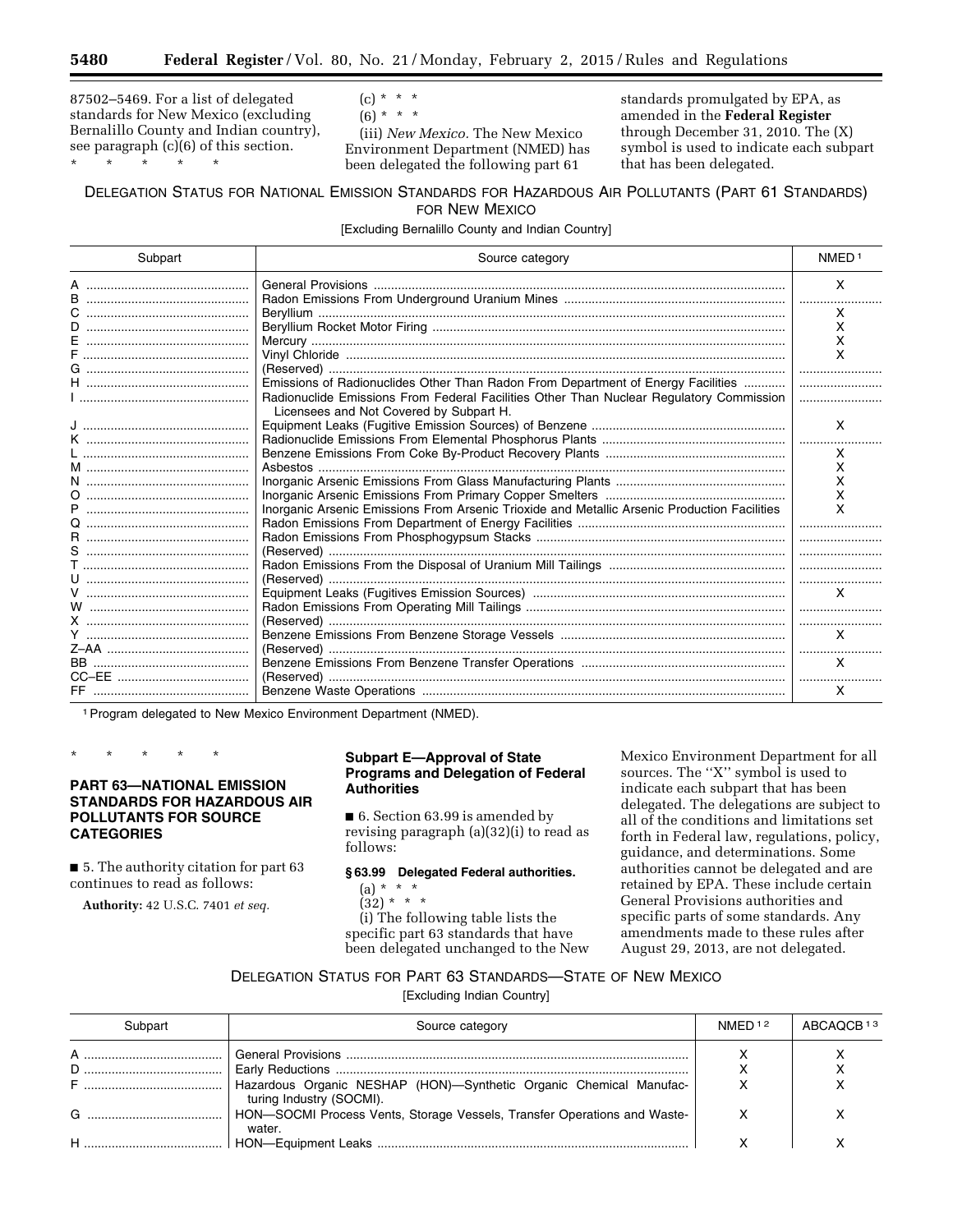# DELEGATION STATUS FOR PART 63 STANDARDS-STATE OF NEW MEXICO-Continued

[Excluding Indian Country]

| Subpart          | Source category                                                              | NMED <sup>12</sup> | ABCAQCB <sup>13</sup> |
|------------------|------------------------------------------------------------------------------|--------------------|-----------------------|
|                  | HON-Certain Processes Negotiated Equipment Leak Regulation                   | X                  | X                     |
|                  |                                                                              | (4)                | (4)                   |
|                  |                                                                              | .                  |                       |
|                  |                                                                              | X                  | x                     |
|                  |                                                                              | X                  | X                     |
|                  |                                                                              | X<br>X             | х<br>x                |
|                  |                                                                              | .                  |                       |
|                  |                                                                              | x                  | x                     |
|                  |                                                                              | X                  | X                     |
| S …………………………………… |                                                                              | х                  | х                     |
|                  |                                                                              | х                  | x                     |
|                  |                                                                              | X                  | X                     |
|                  |                                                                              |                    |                       |
|                  |                                                                              | x<br>X             | X<br>Χ                |
|                  |                                                                              | X                  | X                     |
|                  |                                                                              |                    | $\cdots$              |
| AA ………………………………… |                                                                              | Χ                  | x                     |
|                  |                                                                              | Χ                  | X                     |
|                  |                                                                              | X                  | x                     |
|                  |                                                                              | X                  | х                     |
|                  |                                                                              | x                  | x                     |
|                  |                                                                              | .                  |                       |
|                  |                                                                              | x                  | x                     |
|                  |                                                                              | X<br>х             | х<br>х                |
|                  |                                                                              | х                  | х                     |
|                  |                                                                              | х                  | х                     |
|                  |                                                                              | х                  | х                     |
|                  | Chemical Recovery Combustion Sources at Kraft, Soda, Sulfide, and Stand-     | x                  | x                     |
|                  | Alone Semichemical Pulp Mills.                                               |                    |                       |
|                  |                                                                              |                    |                       |
|                  |                                                                              | х                  | х                     |
|                  |                                                                              | х                  | X                     |
|                  |                                                                              | х<br>x             | x                     |
|                  | Closed Vent Systems, Control Devices, Recovery Devices and Routing to a Fuel | X                  | x<br>x                |
|                  | Gas System or a Process.                                                     |                    |                       |
|                  |                                                                              | х                  | x                     |
|                  |                                                                              | х                  | x                     |
|                  |                                                                              | х                  | х                     |
|                  |                                                                              | х                  | x                     |
|                  | Ethylene Manufacturing Process Units Heat Exchange Systems and Waste Op-     | X                  |                       |
|                  | erations.                                                                    |                    |                       |
|                  |                                                                              | X                  | X                     |
| ZZ-BBB           | Steel Pickling-HCI Process Facilities and Hydrochloric Acid Regeneration     |                    | x                     |
|                  |                                                                              | X.<br>х            | x                     |
| EEE.             |                                                                              | X                  | x                     |
|                  |                                                                              |                    |                       |
|                  |                                                                              | x                  | x                     |
|                  |                                                                              | х                  | х                     |
|                  |                                                                              | х                  | x                     |
|                  |                                                                              | X                  | X                     |
|                  |                                                                              |                    |                       |
|                  |                                                                              | x                  | x                     |
| MMM              |                                                                              | х<br>x             | x<br>х                |
|                  |                                                                              | x                  | х                     |
|                  |                                                                              | x                  | х                     |
|                  |                                                                              | x                  | х                     |
|                  |                                                                              | X                  | x                     |
|                  |                                                                              |                    |                       |
|                  |                                                                              | x                  | X                     |
|                  | Petroleum Refineries-Catalytic Cracking Units, Catalytic Reforming Units and | X                  | X                     |
|                  | Sulfur Recovery Plants.                                                      |                    |                       |
|                  |                                                                              | X                  | X                     |
| WWW              |                                                                              | x                  | X                     |
| AAAA …………………………… |                                                                              | Χ                  | X                     |
|                  |                                                                              |                    |                       |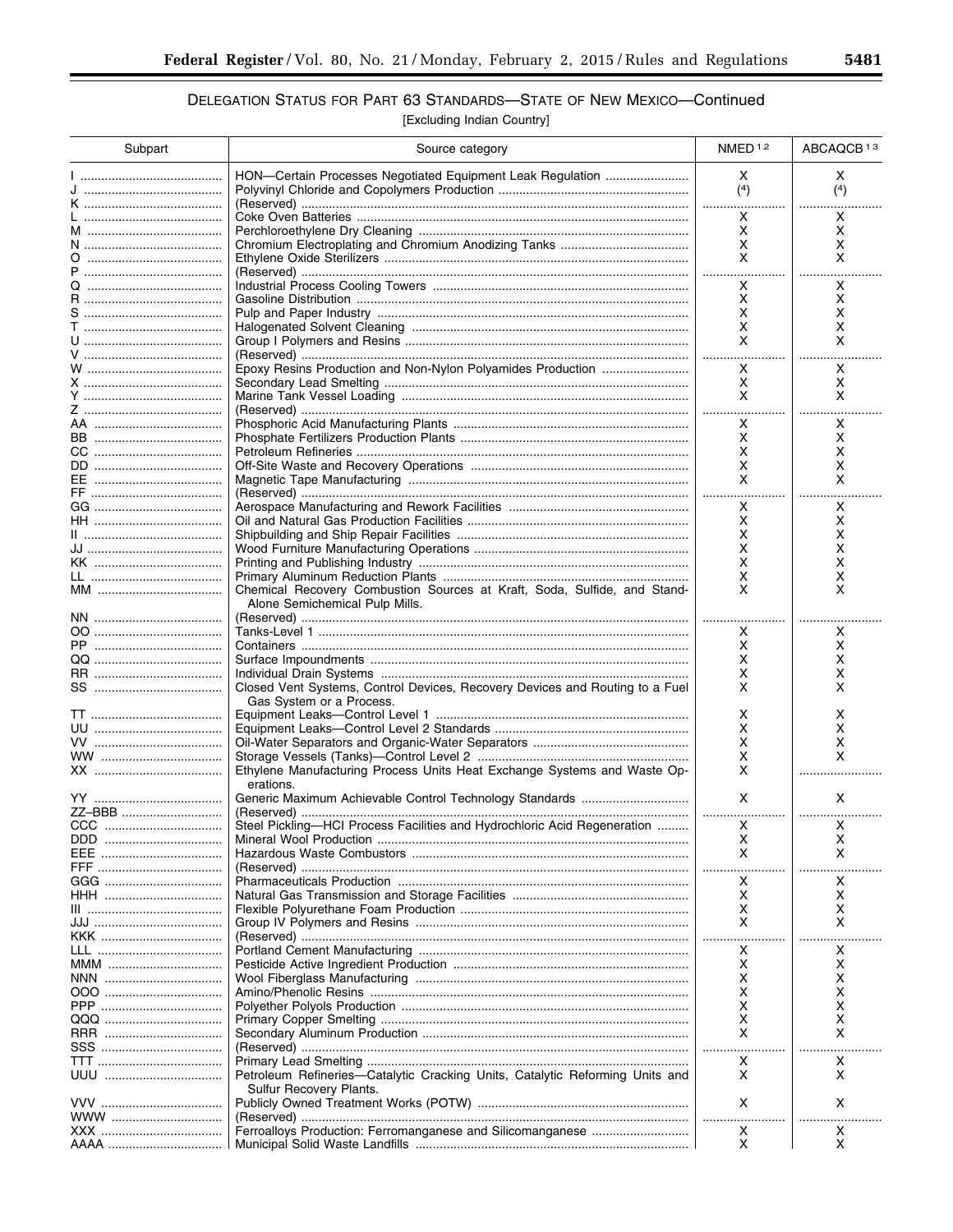-

# DELEGATION STATUS FOR PART 63 STANDARDS-STATE OF NEW MEXICO-Continued

[Excluding Indian Country]

| Subpart        | Source category                                                              | NMED <sup>12</sup> | ABCAQCB <sup>13</sup> |
|----------------|------------------------------------------------------------------------------|--------------------|-----------------------|
|                |                                                                              | х                  | X                     |
|                |                                                                              | 5 X                | .                     |
|                |                                                                              | х                  | X                     |
|                |                                                                              | X                  | .                     |
|                |                                                                              | X                  | X                     |
| HHHH           |                                                                              | X                  | X                     |
|                |                                                                              | x                  | .                     |
|                |                                                                              | X                  | Χ                     |
|                |                                                                              | x                  | X                     |
| MMMM           |                                                                              | x<br>x             | <br>X                 |
|                |                                                                              | Χ                  | X                     |
|                |                                                                              | x                  | x                     |
|                |                                                                              | Χ                  | x                     |
|                |                                                                              | x                  | х                     |
|                |                                                                              | Χ                  | x                     |
|                |                                                                              | х                  | x                     |
|                |                                                                              | Χ                  | x                     |
|                |                                                                              | x                  | х                     |
| WWWW           |                                                                              | х                  | x                     |
|                |                                                                              | x                  | х                     |
|                |                                                                              | х                  | x                     |
|                |                                                                              | x                  |                       |
|                |                                                                              | х                  | x                     |
| BBBBB          |                                                                              | X                  | х                     |
| CCCCC          |                                                                              | х<br>6 X           | x                     |
| DDDDD<br>EEEEE | Industrial/Commercial/Institutional Boilers and Process Heaters              |                    |                       |
|                |                                                                              | х<br>x             | x<br>х                |
| GGGGG          |                                                                              | x                  | х                     |
|                |                                                                              | х                  | х                     |
|                |                                                                              | X                  | х                     |
|                |                                                                              | (7)                | х                     |
| KKKKK          |                                                                              | (7)                | x                     |
|                |                                                                              | х                  | х                     |
| MMMM           |                                                                              | X                  | x                     |
| NNNNN          |                                                                              | X                  | X                     |
| 00000          |                                                                              | .                  |                       |
| PPPPP          |                                                                              | х                  | x                     |
| QQQQQ          |                                                                              | х                  | x                     |
| RRRRR          |                                                                              | х                  | х                     |
|                |                                                                              | х                  | х                     |
|                |                                                                              | Х<br>8X            | X                     |
| UUUUU<br>VVVVV |                                                                              |                    |                       |
| WWWW           |                                                                              | <br>X              |                       |
|                |                                                                              |                    |                       |
|                |                                                                              | X                  |                       |
|                |                                                                              | X                  |                       |
| AAAAAA         |                                                                              | .                  |                       |
| BBBBBB         | Gasoline Distribution Bulk Terminals, Bulk Plants, and Pipeline Facilities   | х                  |                       |
| CCCCCC         |                                                                              | х                  | .                     |
| DDDDDD         |                                                                              | х                  | .                     |
| EEEEEE         |                                                                              | х                  |                       |
| FFFFFF         |                                                                              | х                  |                       |
| GGGGGG         | Primary Nonferrous Metals Area Source: Zinc, Cadmium, and Beryllium          | х                  |                       |
| HHHHHH         | Paint Stripping and Miscellaneous Surface Coating Operations at Area Sources | X                  |                       |
| undulu         |                                                                              | X                  |                       |
| KKKKKK         |                                                                              |                    | <br>.                 |
|                |                                                                              | .<br>х             |                       |
| MMMMM          |                                                                              | X                  |                       |
| NNNNNN         |                                                                              | X                  |                       |
| 000000         | Flexible Polyurethane Foam Production and Fabrication Area Sources           | X                  |                       |
| PPPPPP         |                                                                              | X                  |                       |
| QQQQQQ         |                                                                              | X                  |                       |
| RRRRRR         |                                                                              | X                  |                       |
| SSSSSS         |                                                                              | х                  |                       |
| <b>TTTTTT</b>  |                                                                              | х                  |                       |
| UUUUUU         |                                                                              |                    |                       |
| VVVVVV         |                                                                              | x                  |                       |